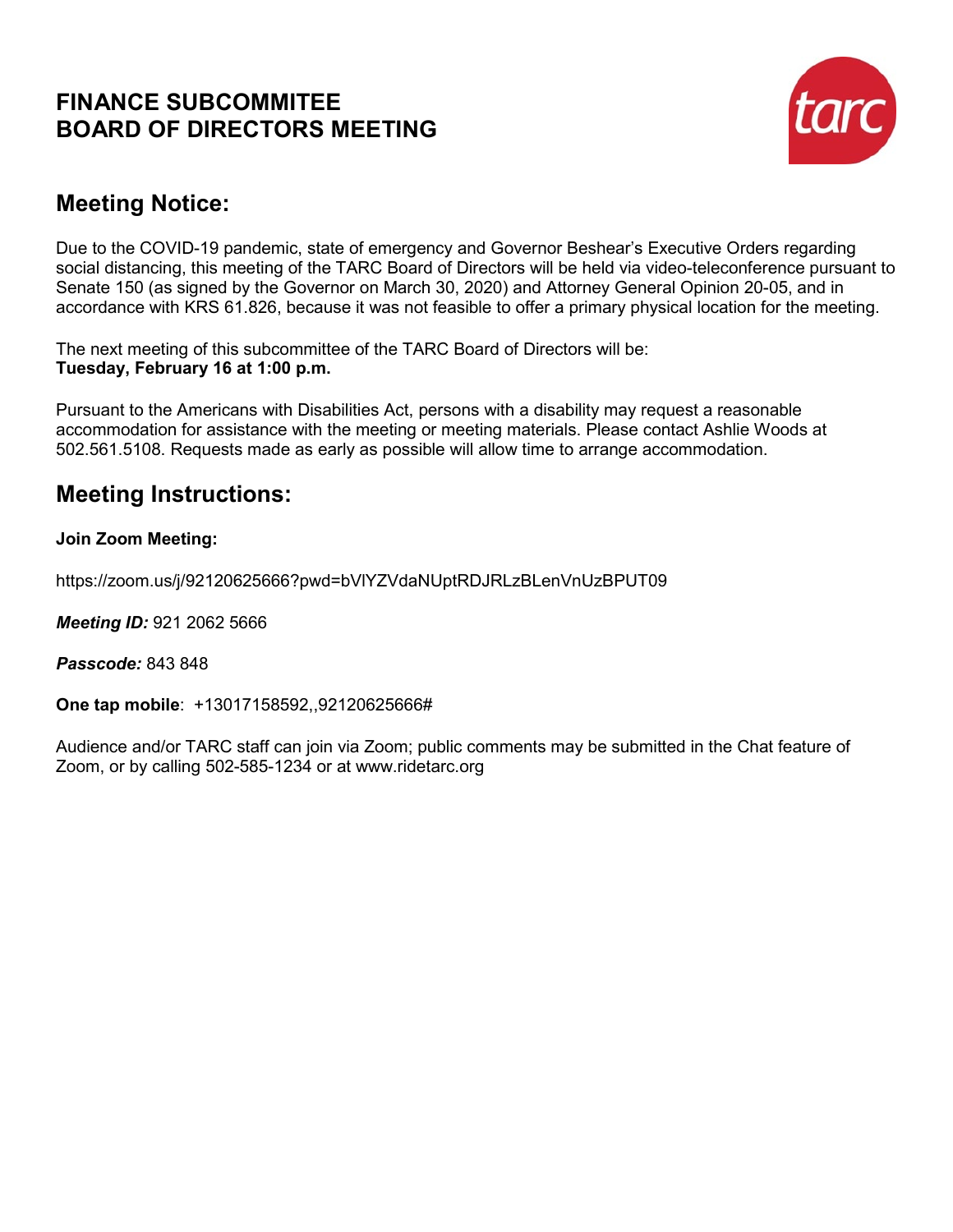# **FINANCE SUBCOMMITEE BOARD OF DIRECTORS MEETING**



# **Agenda**

| Ι.   | Quorum Call / Call to Order                                                    | Mary Morrow         | 1:00          |
|------|--------------------------------------------------------------------------------|---------------------|---------------|
| Ш.   | <b>Staff Reports</b><br>a. January Financial Statements                        | Tonya Carter        | $1:05 - 1:15$ |
| III. | <b>Action Items</b><br>a. Resolution $2021 - 03$<br>Add Ons                    | Dwight Maddox, Jr.  | $1:15 - 1:35$ |
|      | b. Resolution $2021 - 04$<br>Bid 2021 1044 Ultra Low Sulfur Diesel (ULSD) Fuel | <b>Maria Harris</b> |               |
|      | Resolution $2021 - 05$<br>$\mathbf{C}$ .<br>Purchase of Hybrid Bus Batteries   | Maria Harris        |               |
| IV.  | Proposed Agenda Items / Next Meeting Date                                      | Carrie Butler       | $1:35 - 1:40$ |
| V.   | Adjournment                                                                    |                     | 1:45          |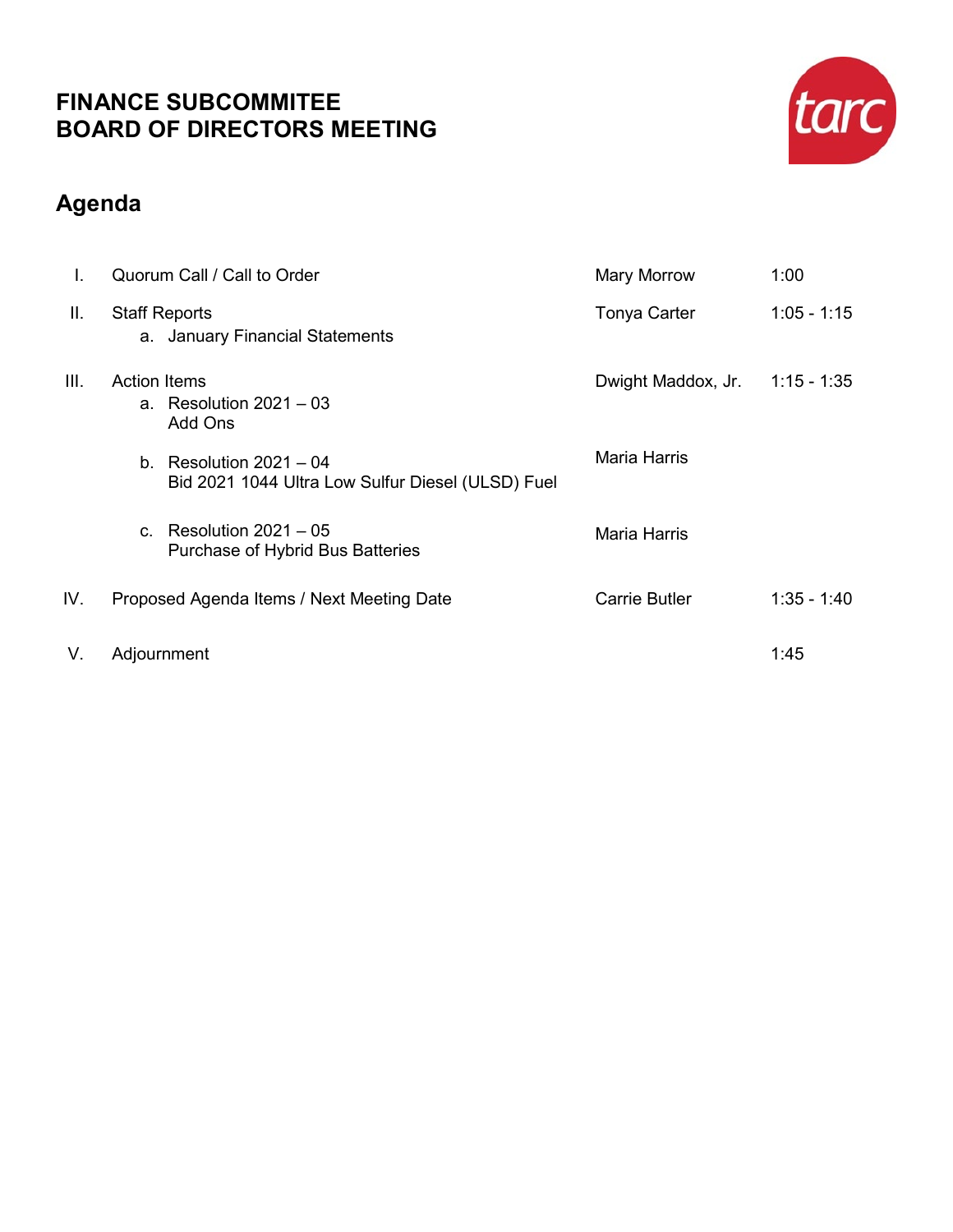**TARC Board of Directors Financial Summary January 2021, Fiscal Year 2021**



### **Current Month Revenue**

Passenger Fares are under budget \$317,062 (pg. 2, line 1) and Paratransit Fares are under budget \$71,075 (pg. 2, line 2) both mainly due to budget projection on COVID-19 impact. MTTF Contributions – Federated is under budget \$6,454,408 (pg. 2, line 11) due to applying CARES funds for operating expenses. Federal Reimbursement Funds - FTA is over budget \$6,307,256 (pg. 2, line 13) mainly due to using CARES funds.

## **Year to Date Revenue**

Passengers Fares are under budget \$1,318,148 (pg. 2, line 1) and Paratransit Fares are under budget \$422,305 (pg. 2, line 2) as stated above due to budget projection on COVID-19 impact. MTTF Contributions – Federated is under budget \$8,358,544 (pg. 2, line 11) due to applying CARES funds for operating expenses. Federal Reimbursement Funds – FTA is over budget \$7,823,522 (pg. 2, line 13) mainly due to CARES reimbursement funds. Federal Reimbursement Funds - FTA Cap is under budget \$3,030,003 (pg. 2, line 21) mainly due to timing of spending funds for capital projects.

### **Current Month Expenses**

Direct labor is over budget \$335,199 (pg. 3, line 1) and total labor is over budget \$240,779 (pg.3, line 9). Fringe & Benefits are over budget \$28,965 (pg. 3, line 32) mainly due to pension. Casualty and Liability is under budget \$410,662 (pg. 2, line 37) mainly due to closing of one claim and decreasing another.

## **Year to Date Expenses**

Direct labor is over budget \$641,671 (pg.3, line 1) and total labor is over budget \$783,374 (pg.3, line 9). Fringe & Benefits are over budget \$577,729 (pg. 3, line 32) mainly due to pension and workers compensation offset by medical. Purchased Transportation is under budget \$2,432,666 (pg. 2, line 38) mainly due to budget projection on COVID-19.

## **Operating Summary**

Overall we had an \$80,437 (pg.2, line 53) unfavorable balance for the current month on the Statement of Revenues – Expenses. This brings the favorable year-to-date balance to \$96,784 (pg. 2, line 53). January MTTF budget projection for revenue deposits is over budget \$3,736,428 (pg. 7) year-to-date mainly due to July receipts. We currently have a favorable balance before capital year-to-date of \$3,833,212 (pg. 8) due to the MTTF revenue deposits and CARES reimbursement funds for revenue shortfalls. MTTF net profit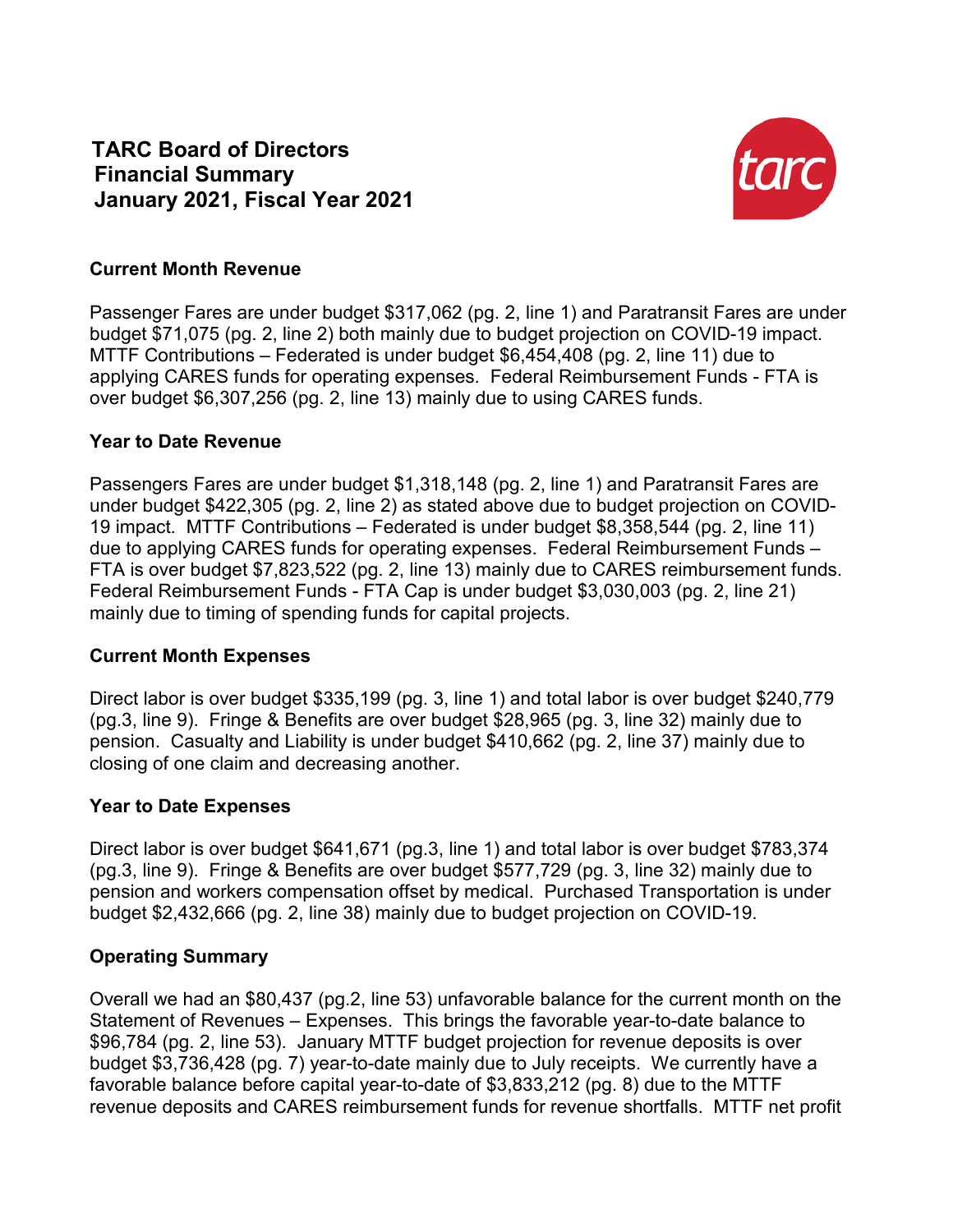fees are up \$3,198,133 (pg. 7) and employee withholdings are down \$258,939 (pg. 7) year to date compared to last year.

## **Capital Summary**

Total Capital Contributions is under budget \$1,600,849 (pg.2, line 25) for the current month and under budget \$3,829,637 (pg. 2, line 25) year-to-date mainly due to the timing of spending grant funds. Total Capital Expenses are under budget \$123,677 (pg. 2, line 48) for the current month and under budget \$420,330 (pg. 2, line 48) year-to-date. Bringing the year-to-date balance after capital items are applied to an unfavorable balance of \$5,466,852 (pg.2, line 55) mainly due to capital contributions being less than depreciation expenses.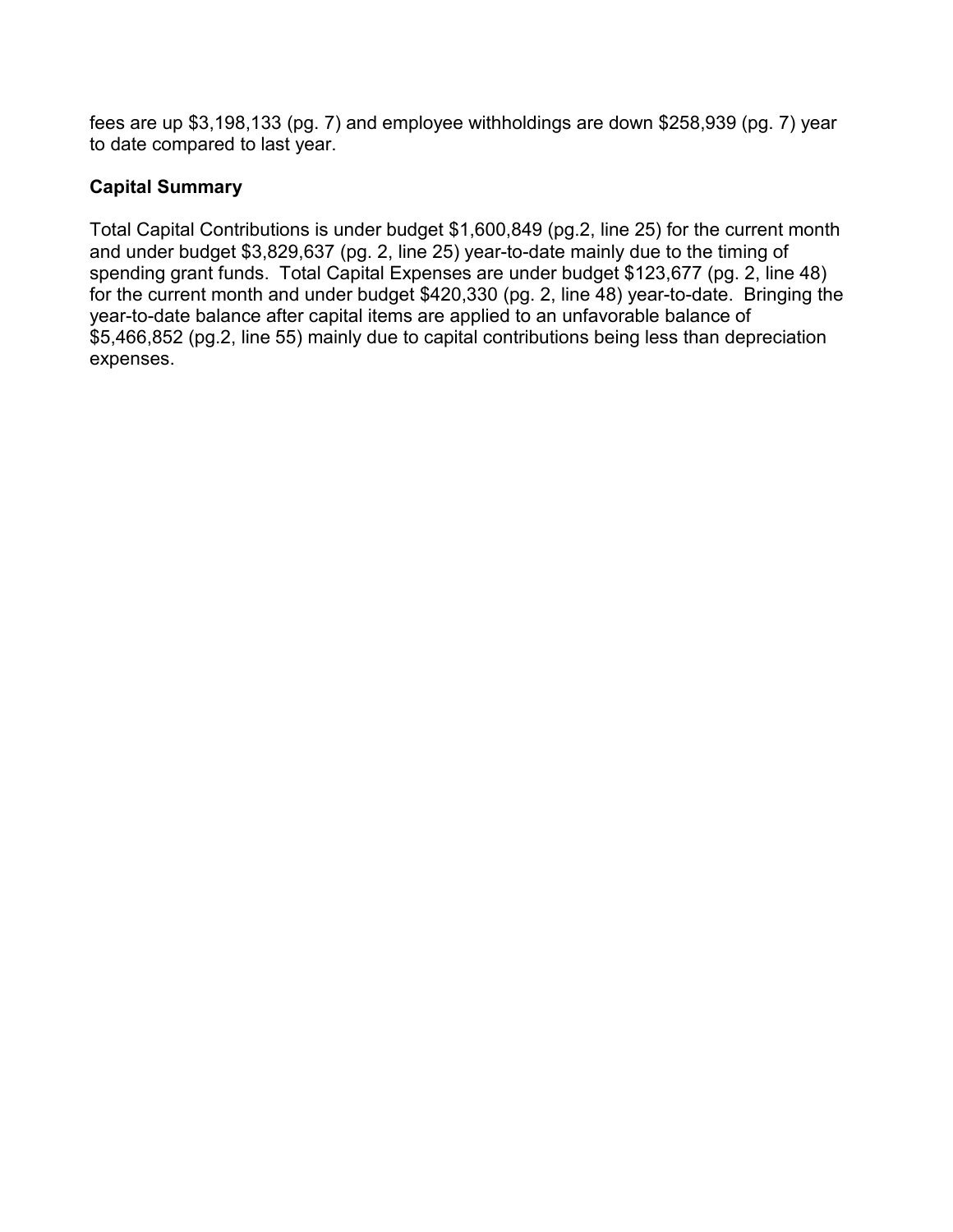# **Statement of Revenue - Expenses - with Capital Contributions page 2**

#### **January 2021, Fiscal Year 2021**

|   | ſ |  |  |
|---|---|--|--|
| Л |   |  |  |
|   |   |  |  |

|                |                                                |                                    |               | <b>Current Month</b> |                               | <b>Fiscal Year-to-date</b> |               |                               |                         |
|----------------|------------------------------------------------|------------------------------------|---------------|----------------------|-------------------------------|----------------------------|---------------|-------------------------------|-------------------------|
|                | <b>Description</b>                             | <b>FY21</b><br><b>Total Budget</b> | <b>Actual</b> | <b>Budget</b>        | Over budget<br>(Under budget) | Actual                     | <b>Budget</b> | Over budget<br>(Under budget) | Percentage<br>Remaining |
|                | <b>Revenues</b>                                |                                    |               |                      |                               |                            |               |                               |                         |
|                | <b>Passenger Fares</b>                         | 6,885,444                          | 316,676       | 633,738              | (317,062)                     | 2,717,635                  | 4,035,783     | (1,318,148)                   | 60.53%                  |
|                | <b>Paratransit Fares</b>                       | 1,471,267                          | 67,331        | 138,406              | (71, 075)                     | 478,884                    | 901,189       | (422, 305)                    | 67.45%                  |
|                | Special Fare Revenues (UofL, UPS and etc)      | 2,087,100                          | 118,565       | 168,500              | (49, 935)                     | 1,075,616                  | 1,210,800     | (135, 184)                    | 48.46%                  |
| $\overline{4}$ | <b>Comp Specials</b>                           | 290,700                            | 0             | 0                    | 0                             | 0                          | 0             | 0                             | 100.00%                 |
| E              | <b>Advertising Revenue</b>                     | 634,165                            | 52,500        | 52,500               | $\mathbf 0$                   | 367,500                    | 367,500       | $\Omega$                      | 42.05%                  |
| $\epsilon$     | <b>Other Agency Revenues</b>                   | 183,300                            | 20,505        | 11,417               | 9,088                         | 83,669                     | 105,419       | (21,750)                      | 54.35%                  |
|                | <b>Total Recoveries-Insurance</b>              | 70,000                             | 17,060        | 8,000                | 9,060                         | 42,258                     | 46,000        | (3,742)                       | 39.63%                  |
|                |                                                |                                    |               |                      |                               |                            |               |                               |                         |
|                | <b>Operating Revenues</b>                      | 11,621,976                         | 592,637       | 1,012,561            | (419,924)                     | 4,765,562                  | 6,666,691     | (1,901,129)                   | 59.00%                  |
| 10             |                                                |                                    |               |                      |                               |                            |               |                               |                         |
| 11             | <b>MTTF Contributions- Federated</b>           | 49,069,249                         | 34,709        | 6,489,117            | (6,454,408)                   | 27,092,500                 | 35,451,044    | (8,358,544)                   | 44.79%                  |
| 12             | <b>Local Government Funds - MTTF</b>           | 3,500,463                          | $\Omega$      | $\Omega$             |                               | 463,115                    | 238,907       | 224,208                       | 86.77%                  |
| 13             | Federal Reimbursement Funds - FTA              | 25,788,577                         | 6,307,256     | 0                    | 6,307,256                     | 18,812,536                 | 10,989,014    | 7,823,522                     | 27.05%                  |
| 14             | <b>State Government Funds</b>                  | 1,702,666                          | 0             | 0                    | 0                             | 546,429                    | 620,895       | (74, 466)                     | 67.91%                  |
| 15<br>16       | <b>Total Non-Operating Revenues</b>            | 80,060,955                         | 6,341,965     | 6,489,117            | (147, 152)                    | 46,914,580                 | 47,299,860    | (385, 280)                    | 41.40%                  |
| 17             |                                                |                                    |               |                      |                               |                            |               |                               |                         |
| 18<br>19       | <b>Total Revenues Before Cap Contributions</b> | 91,682,931                         | 6,934,602     | 7,501,678            | (567, 076)                    | 51,680,142                 | 53,966,551    | (2, 286, 409)                 | 43.63%                  |
| 20             | Local Government Funds - MTTF, Cap             | 1,865,202                          | 0             | 251,877              | (251, 877)                    | 169,934                    | 969,568       | (799, 634)                    | 90.89%                  |
|                | Federal Reimbursement Funds - FTA, Cap         | 19,159,554                         | $\pmb{0}$     | 1,348,972            | (1,348,972)                   | 1,058,047                  | 4,088,050     | (3,030,003)                   | 94.48%                  |
|                | <b>State Goverenment Funds, Cap</b>            | 0                                  | $\pmb{0}$     | $\Omega$             | $\Omega$                      | $\Omega$                   | 0             | $\Omega$                      | 0.00%                   |
|                | Other Agencies Revenue, Cap                    | 0                                  | 0             | 0                    | $\mathbf 0$                   | 0                          | $\mathbf 0$   | $\Omega$                      | 0.00%                   |
|                |                                                |                                    |               |                      |                               |                            |               |                               |                         |
| 26             | <b>Total Capital Contributions</b>             | 21,024,756                         | 0             | 1,600,849            | (1,600,849)                   | 1,227,981                  | 5,057,618     | (3,829,637)                   | 94.16%                  |
| 27             | <b>Total Revenues</b>                          | 112,707,687                        | 6,934,602     | 9,102,527            | (2, 167, 925)                 | 52,908,123                 | 59,024,169    | (6, 116, 046)                 | 53.06%                  |
| 28             |                                                |                                    |               |                      |                               |                            |               |                               |                         |
| 29             |                                                |                                    |               |                      |                               |                            |               |                               |                         |
| 30<br>31       | <b>Expenses</b>                                |                                    |               |                      |                               |                            |               |                               |                         |
| 32             |                                                | 28,539,806                         |               | 2,148,144            |                               |                            |               | 641,671                       | 40.98%                  |
|                | Labor                                          |                                    | 2,483,343     |                      | 335,199                       | 16,845,464                 | 16,203,793    |                               |                         |
|                | <b>Fringes &amp; Benefits</b>                  | 27,029,658                         | 2,398,476     | 2,369,511            | 28,965                        | 17,231,706                 | 16,653,977    | 577,729                       | 36.25%                  |
| 34             | <b>Services</b>                                | 5,336,874                          | 448,802       | 422,124              | 26,678                        | 2,952,435                  | 3,159,673     | (207,238)                     | 44.68%                  |
| 35             | <b>Materials</b>                               | 6,843,550                          | 481,669       | 573,147              | (91, 478)                     | 3,575,211                  | 3,970,454     | (395, 243)                    | 47.76%                  |
| 36             | <b>Utilities</b>                               | 958,796                            | 79,009        | 80,066               | (1,057)                       | 509,972                    | 560,462       | (50, 490)                     | 46.81%                  |
|                | <b>Casualty &amp; Liability</b>                | 2,646,356                          | (190, 133)    | 220,529              | (410, 662)                    | 1,189,653                  | 1,543,703     | (354, 050)                    | 55.05%                  |
|                | <b>Purchased Transportation</b>                | 19,597,253                         | 1,289,441     | 1,633,326            | (343, 885)                    | 9,064,980                  | 11,497,646    | (2,432,666)                   | 53.74%                  |
| 39             | <b>Interest Expense</b>                        | 15,568                             | 636           | 1,092                | (456)                         | 27,114                     | 10,670        | 16,444                        | -74.16%                 |
|                | <b>Other Expenses</b>                          | 715,070                            | 23,795        | 53,739               | (29, 944)                     | 186,823                    | 366,173       | (179, 350)                    | 73.87%                  |
| 41             | <b>Operating Expenses</b>                      | 91,682,931                         | 7,015,039     | 7,501,678            | (486, 640)                    | 51,583,359                 | 53,966,551    | (2, 383, 193)                 | 43.74%                  |
| 42             |                                                |                                    |               |                      |                               |                            |               |                               |                         |
| 43             |                                                |                                    |               |                      |                               |                            |               |                               |                         |
| 44<br>45       |                                                | 853,590                            | 19,505        | 41,496               | (21, 991)                     | 450,345                    | 165,984       | 284,361                       | 47.24%                  |
|                | Development Cost & Loss on Disposal            |                                    |               |                      |                               |                            |               |                               |                         |
| 46             | <b>Depreciation Expenses</b>                   | 12,303,726                         | 904,880       | 1,006,566            | (101, 686)                    | 6,340,613                  | 7,045,962     | (705, 349)                    | 48.47%                  |
| 47             | <b>Loss on Disposal of Assets</b>              | 0                                  |               | 0                    | 0                             | 658                        | 0             | 658                           | 0.00%                   |
| 48<br>49       | <b>Total Capital Expenses</b>                  | 13, 157, 316                       | 924,385       | 1,048,062            | (123, 677)                    | 6,791,616                  | 7,211,946     | (420, 330)                    | 48.38%                  |
| 50             | <b>Total Expenses</b>                          | 104,840,247                        | 7,939,423     | 8,549,740            | (610, 317)                    | 58,374,975                 | 61.178.497    | (2,803,523)                   | 44.32%                  |
| 51             |                                                |                                    |               |                      |                               |                            |               |                               |                         |
| 52             |                                                |                                    |               |                      |                               |                            |               |                               |                         |
|                | Revenue / Expense Difference Before Capital    | 0                                  | (80, 437)     | 0                    | (80, 437)                     | 96,784                     | 0             | 96,784                        | 0.00%                   |
| 54             |                                                |                                    |               |                      |                               |                            |               |                               |                         |
| 55             | Revenue / Expense Difference After Capital     | 7,867,440                          | (1,004,822)   | 552,787              | (1, 557, 608)                 | (5, 466, 852)              | (2, 154, 328) | (3,312,523)                   | 169.49%                 |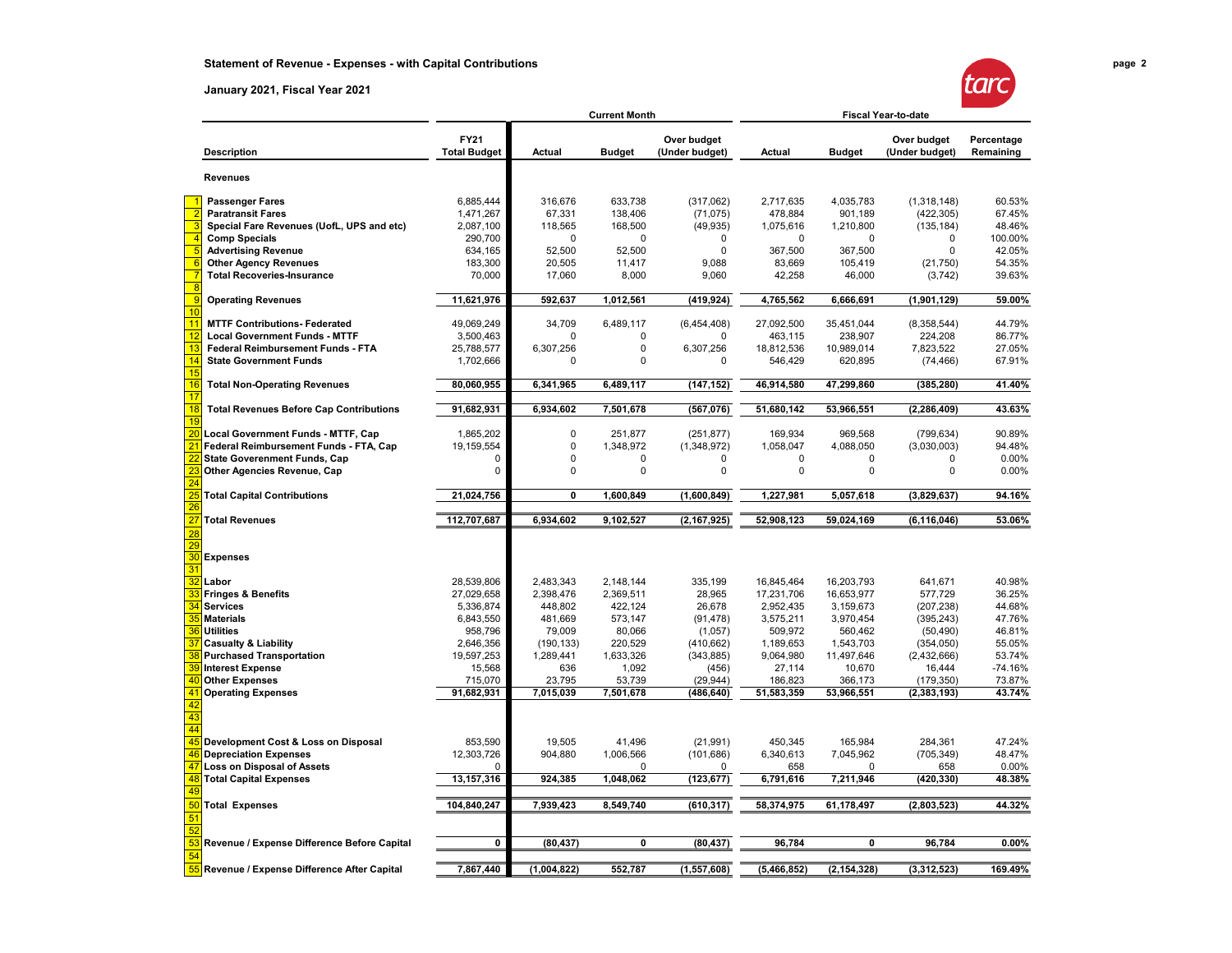#### **Total Labor**

#### **January 2021, Fiscal Year 2021**



|                                                                                                   |                                        | <b>Current Month</b>               |               |                      | <b>Fiscal Year-to-date</b>    |               |               |                               |                         |
|---------------------------------------------------------------------------------------------------|----------------------------------------|------------------------------------|---------------|----------------------|-------------------------------|---------------|---------------|-------------------------------|-------------------------|
|                                                                                                   | <b>Description</b>                     | <b>FY21</b><br><b>Total Budget</b> | Actual        | <b>Budget</b>        | Over budget<br>(Under budget) | <b>Actual</b> | <b>Budget</b> | Over budget<br>(Under budget) | Percentage<br>Remaining |
|                                                                                                   | <b>Direct Labor</b>                    | 28,539,806                         | 2,483,343     | 2,148,144            | 335,199                       | 16,845,464    | 16,203,793    | 641,671                       | 40.98%                  |
| $\overline{2}$                                                                                    | <b>Sick Leave</b>                      | 1,491,682                          | 153,865       | 99,779               | 54,086                        | 1,056,923     | 970,287       | 86,636                        | 29.15%                  |
| $\overline{3}$                                                                                    | Holiday                                | 1,111,586                          | 143,780       | 247,834              | (104, 054)                    | 766,519       | 863,748       | (97, 229)                     | 31.04%                  |
| $\overline{4}$                                                                                    | <b>Vacation</b>                        | 1,991,906                          | 115,897       | 164,846              | (48, 949)                     | 1,360,129     | 1,167,676     | 192,453                       | 31.72%                  |
| $\overline{5}$                                                                                    | <b>Other Paid Absences</b>             | 217,030                            | 18,618        | 14,121               | 4,497                         | 106,264       | 146,421       | (40, 157)                     | 51.04%                  |
| $\frac{6}{7}$                                                                                     | <b>Total</b>                           | 33,352,010                         | 2,915,503     | 2,674,724            | 240,779                       | 20,135,299    | 19,351,925    | 783,374                       | 39.63%                  |
| $\overline{\mathbf{8}}$<br>$\overline{9}$                                                         | Difference compared to Budget          |                                    |               | 240,779              |                               |               | 783,374       |                               |                         |
|                                                                                                   |                                        |                                    |               | <b>Current Month</b> |                               |               |               | <b>Year to Date</b>           |                         |
|                                                                                                   | <b>Description</b>                     | <b>FY21</b><br><b>Total Budget</b> | <b>Actual</b> | <b>Budget</b>        | Over budget<br>(Under budget) | <b>Actual</b> | <b>Budget</b> | Over budget<br>(Under budget) | Percentage<br>Remaining |
| 10                                                                                                | <b>FICA</b>                            | 2,551,422                          | 217,806       | 204,617              | 13,189                        | 1,500,890     | 1,480,415     | 20,475                        | 41.17%                  |
| 11                                                                                                | <b>Pension</b>                         | 7,288,803                          | 601,577       | 562,688              | 38,889                        | 4,948,848     | 4,330,048     | 618,800                       | 32.10%                  |
| 12                                                                                                | <b>Hospital Medical &amp; Surgical</b> | 9,363,267                          | 897,260       | 835,805              | 61,455                        | 5,450,451     | 5,850,635     | (400, 184)                    | 41.79%                  |
| $\overline{13}$                                                                                   | <b>Vision Care Insurance</b>           | 122.078                            | 5,125         | 10,181               | (5,056)                       | 37,393        | 71,267        | (33, 874)                     | 69.37%                  |
| 14                                                                                                | <b>Dental Plans</b>                    | 409,308                            | 22,256        | 34,109               | (11, 853)                     | 161,100       | 238,763       | (77, 663)                     | 60.64%                  |
| 15                                                                                                | <b>Life Insurance</b>                  | 96,744                             | 7,484         | 8,062                | (578)                         | 52,721        | 56,434        | (3,713)                       | 45.50%                  |
| 16                                                                                                | <b>Disability Insurance</b>            | 216,332                            | 34,917        | 21,760               | 13,157                        | 148,444       | 152,320       | (3,876)                       | 31.38%                  |
| $\overline{17}$                                                                                   | <b>Kentucky Unemployment</b>           | 40,000                             | 0             | $\mathbf 0$          | 0                             | $\Omega$      | 20,000        | (20,000)                      | 100.00%                 |
| $\overline{18}$                                                                                   | <b>Worker's Compensation</b>           | 1,850,000                          | 170,307       | 154,167              | 16,140                        | 1,397,244     | 1,079,169     | 318,075                       | 24.47%                  |
| 19                                                                                                | Uniform & Work Clothing Allowance      | 277,000                            | 9,333         | 11,333               | (2,000)                       | 243,505       | 225,331       | 18,174                        | 12.09%                  |
| $\overline{20}$                                                                                   | <b>Other Fringes</b>                   | 2,500                              | 251           | 209                  | 42                            | 1,274         | 1,463         | (189)                         | 49.04%                  |
|                                                                                                   | <b>Total Fringe &amp; Benefits</b>     | 22,217,454                         | 1,966,316     | 1,842,931            | 123,385                       | 13,941,870    | 13,505,845    | 436,025                       | 37.25%                  |
| $\begin{array}{r}\n\overline{21} \\ \overline{22} \\ \overline{23} \\ \overline{24}\n\end{array}$ |                                        |                                    |               |                      |                               |               |               |                               |                         |
|                                                                                                   | <b>Sick Leave</b>                      | 1,491,682                          | 153,865       | 99,779               | 54,086                        | 1,056,923     | 970,287       | 86,636                        | 29.15%                  |
| $\overline{25}$                                                                                   | Holiday                                | 1,111,586                          | 143,780       | 247,834              | (104, 054)                    | 766,519       | 863,748       | (97, 229)                     | 31.04%                  |
| $\overline{26}$                                                                                   | Vacation                               | 1,991,906                          | 115,897       | 164,846              | (48, 949)                     | 1,360,129     | 1,167,676     | 192,453                       | 31.72%                  |
| $\overline{27}$                                                                                   | <b>Other Paid Absences</b>             | 217,030                            | 18,618        | 14,121               | 4,497                         | 106,264       | 146,421       | (40, 157)                     | 51.04%                  |
| $\overline{28}$                                                                                   | <b>Total Compensation Benefits</b>     | 4,812,204                          | 432,160       | 526,580              | (94, 420)                     | 3,289,835     | 3,148,132     | 141,703                       | 31.64%                  |
| $\overline{29}$                                                                                   |                                        |                                    |               |                      |                               |               |               |                               |                         |

**Difference compared to Budget** 28,965 577,729

**Total 27,029,658 2,398,476 2,369,511 28,965 17,231,706 16,653,977 577,729 36.25%**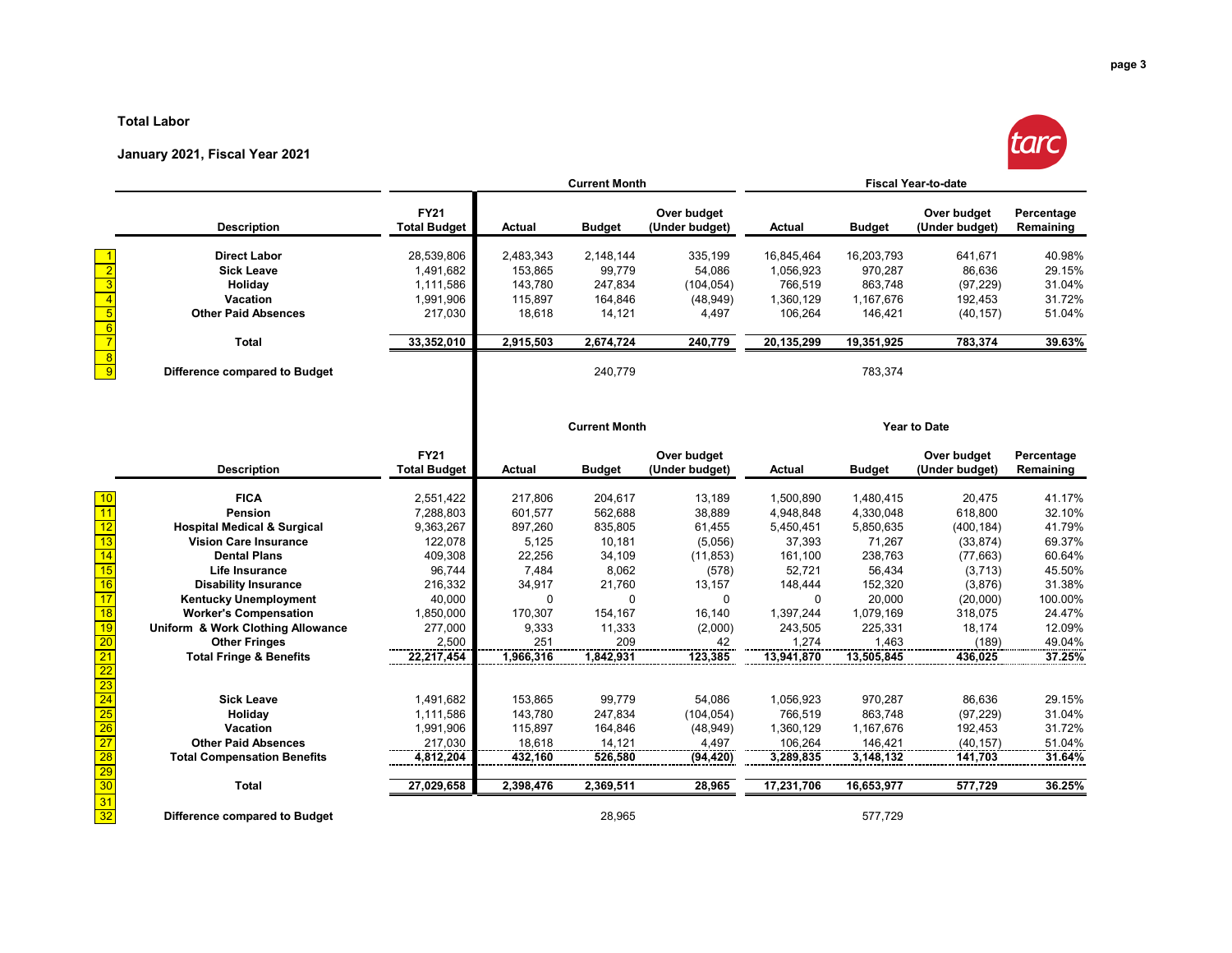#### **Balance Sheet**

#### **January 2021, Fiscal Year 2021**



| <b>Current Assets</b>                    |                                   |                                       | <b>Current Liabilites</b>                                  |                      |                      |
|------------------------------------------|-----------------------------------|---------------------------------------|------------------------------------------------------------|----------------------|----------------------|
| Cash & Cash Items                        | 3,614,094                         | 17,987                                | Long Term Debt                                             | 262,538              | 397,920              |
| Short Term Investments                   | 3,136,642                         | 4,813,506                             | Short Term Debt                                            | 0                    | $\Omega$             |
| <b>Accounts Recievable</b>               | 59,188,692                        | 16,713,399                            | <b>Trade Payables</b>                                      | 5,019,535            | 4,741,138            |
| Interest Recievable                      | 66                                | 66                                    | <b>Accrued Payroll Liabilities</b>                         | 4,263,399            | 4,211,061            |
| Due From Grant                           | 80,000                            | 80,000                                | <b>Estimated Workmans Compensation</b>                     | 2,922,104            | 3,050,589            |
| Materials & Supplies                     | 1,619,637                         | 1,571,476                             | <b>Accrued Tax Liabilities</b>                             | $\Omega$             | $\Omega$             |
| <b>Total Current Assets</b>              | .<br>67,639,132                   | ------------------<br>23, 196, 434    | Unreedemed Tickets & Tokens<br>Reserves - Injury & Damages | 1,744,171<br>887,400 | 1,670,112<br>938,700 |
|                                          |                                   |                                       | Due To Operations                                          | 80,000               | 80,000               |
| <b>Other Assets</b>                      |                                   |                                       | <b>Unearned Capital Contributions</b>                      | 54,070,393           | 11,730,823           |
|                                          |                                   |                                       | Other Current Liabilities (Health Ins.)                    | 383,942              | 80.496               |
| Prepaid Insurance & Dues & WIP           | 1,194,222                         | 1,374,601                             | <b>Total Current Liabilities</b>                           | 69,633,482           | 26,900,838           |
| <b>Total Other Assets</b>                | 1,194,222                         | 1,374,601                             |                                                            |                      |                      |
| <b>Fixed Assets</b>                      |                                   |                                       |                                                            |                      |                      |
|                                          |                                   |                                       | <b>Equity</b>                                              |                      |                      |
| Land                                     | 3,177,782                         | 3,177,782                             |                                                            |                      |                      |
| <b>Buildings</b>                         | 49,122,760                        | 49,039,055                            | <b>Retained Earnings</b>                                   | (5,466,852)          | (6,013,744)          |
| Coaches                                  | 114,004,162                       | 1,114,470,399                         | Prior Year Retained Earning                                | 76,430,607           | 83,922,863           |
| Office Equipment                         | 10,459,196                        | 9,545,198                             |                                                            | -------------------  | -------------------  |
| <b>Other Equipment</b>                   | 21,907,561                        | 20,734,140                            | <b>Total Equity</b>                                        | 70,963,755           | 77,909,119           |
| <b>Development Costs</b>                 | 234,062                           | 489,275                               |                                                            |                      |                      |
| Vehicle Exp - Operating                  | 1,420,405                         | 1,420,405                             | <b>Total Liabilities &amp; Equity</b>                      | 140,597,237          | 104,809,957          |
| Other Equipment -Operating               | 151,307<br>--------------         | 150,585                               |                                                            | ============         | ============         |
| <b>Total Fixed Assets</b>                | 200,477,234                       | 1,199,026,837                         |                                                            |                      |                      |
| <b>Less Accumulated Depreciation</b>     |                                   |                                       |                                                            |                      |                      |
| Accumulated Depr Land                    | 702,644                           | 669,198                               |                                                            |                      |                      |
| <b>Accumulated Depr Buildings</b>        | 26,491,252                        | 24,978,498                            |                                                            |                      |                      |
| <b>Accumulated Depr Coaches</b>          | 74,962,116                        | 68,517,880                            |                                                            |                      |                      |
| <b>Accumulated Depr Office Equipment</b> | 7.937.317                         | 7.051.763                             |                                                            |                      |                      |
| Accumulated Depr Other Equipment         | 17,554,121                        | 16,427,161                            |                                                            |                      |                      |
| Accumulated Depr Development Cost        | 51,352                            | 200,481                               |                                                            |                      |                      |
| Accumulated Depr Vehicle Exp - Opr       | 901,238                           | 845,111                               |                                                            |                      |                      |
| Accumulated Depr Other Equipment Op      | 113,311                           | 97,824                                |                                                            |                      |                      |
| <b>Total Depreciation</b>                | 128.713.351                       | 118.787.916                           |                                                            |                      |                      |
| <b>Net Fixed Assets</b>                  | --------------<br>71,763,883      | --------------------<br>1,080,238,921 |                                                            |                      |                      |
| <b>Total Assets</b>                      | ------------------<br>140,597,237 | --------------------<br>1,104,809,957 |                                                            |                      |                      |
|                                          | ============                      | ============                          |                                                            |                      |                      |

**Assets FY 21 FY 20 Liabilities, Reserves & Capital FY 21 FY 20**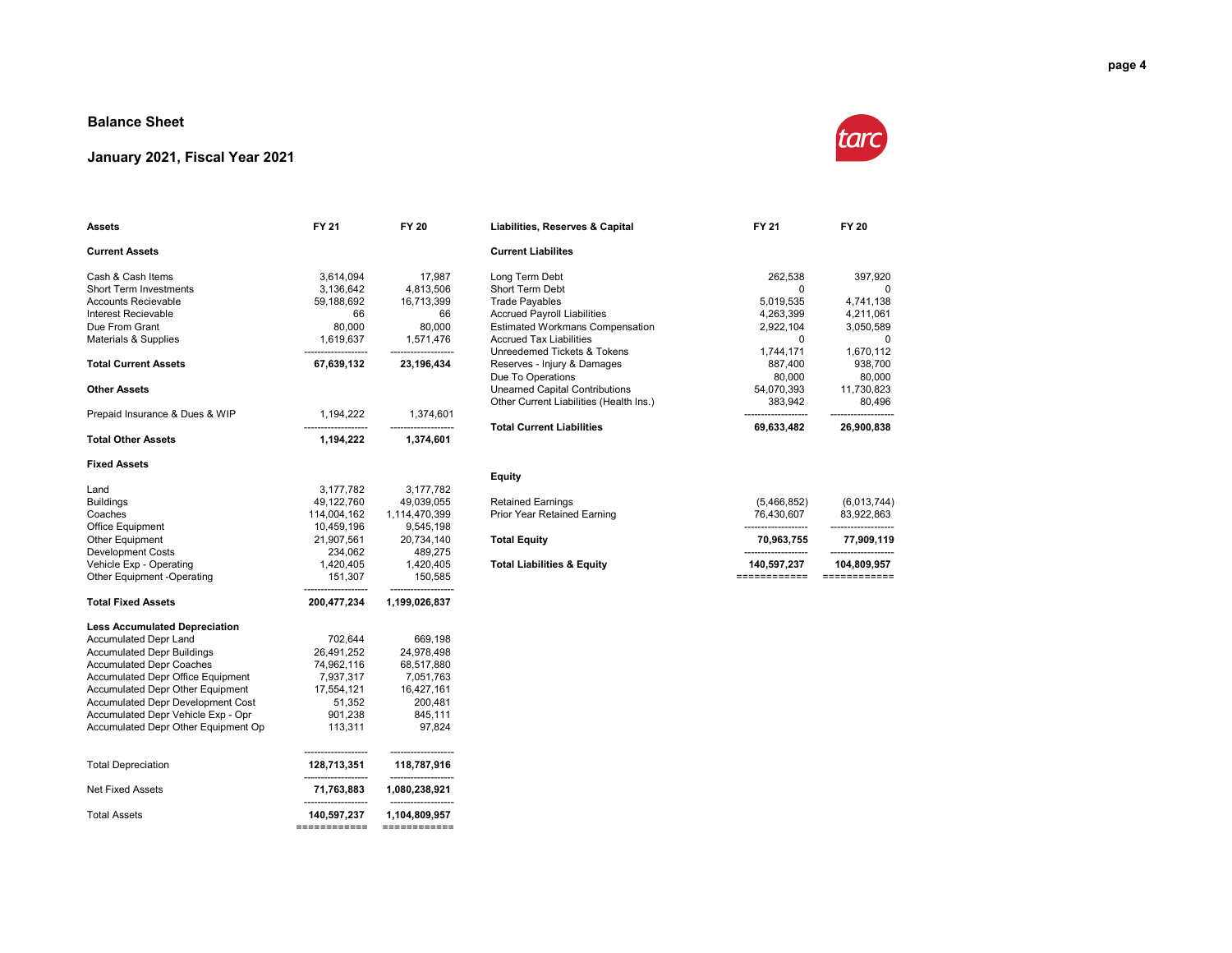#### **Actual Revenue vs. Budget**

#### **January 2021, Fiscal Year 2021**

#### **Current Month Revenues Year to Date Revenues**





Paratransit fares \$71,075 Paratransit fares \$422,305 Paratransit fares \$422,305 Paratransit fares \$422,305 Paratransit fares \$422,305 Paratransit fares \$422,305 Paratransit fares \$422,305 Paratransit fares \$422,305 Paratra MTTF Contributions  $$6,454,408$ 



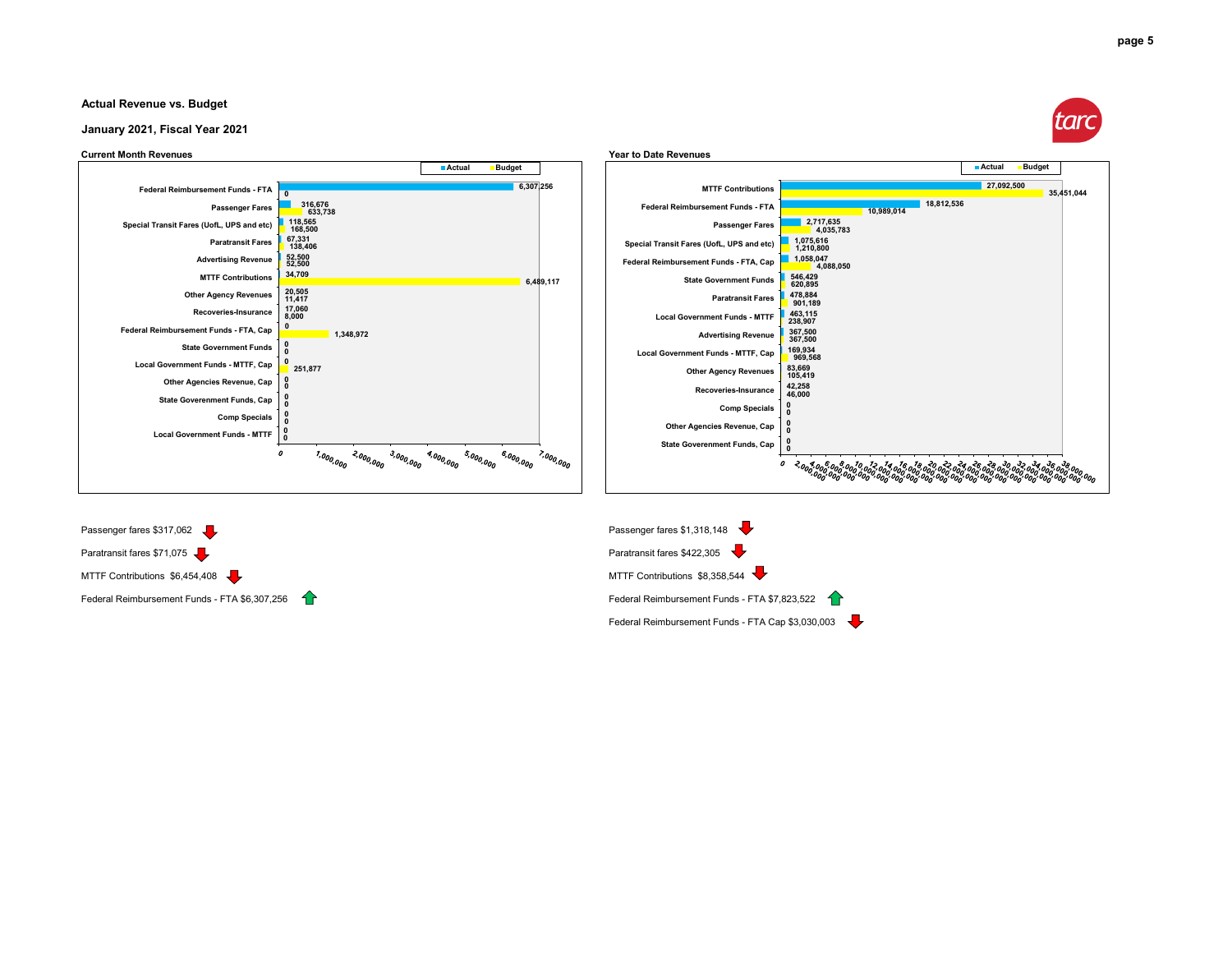#### **Actual Expenses vs. Budget**









**page 6**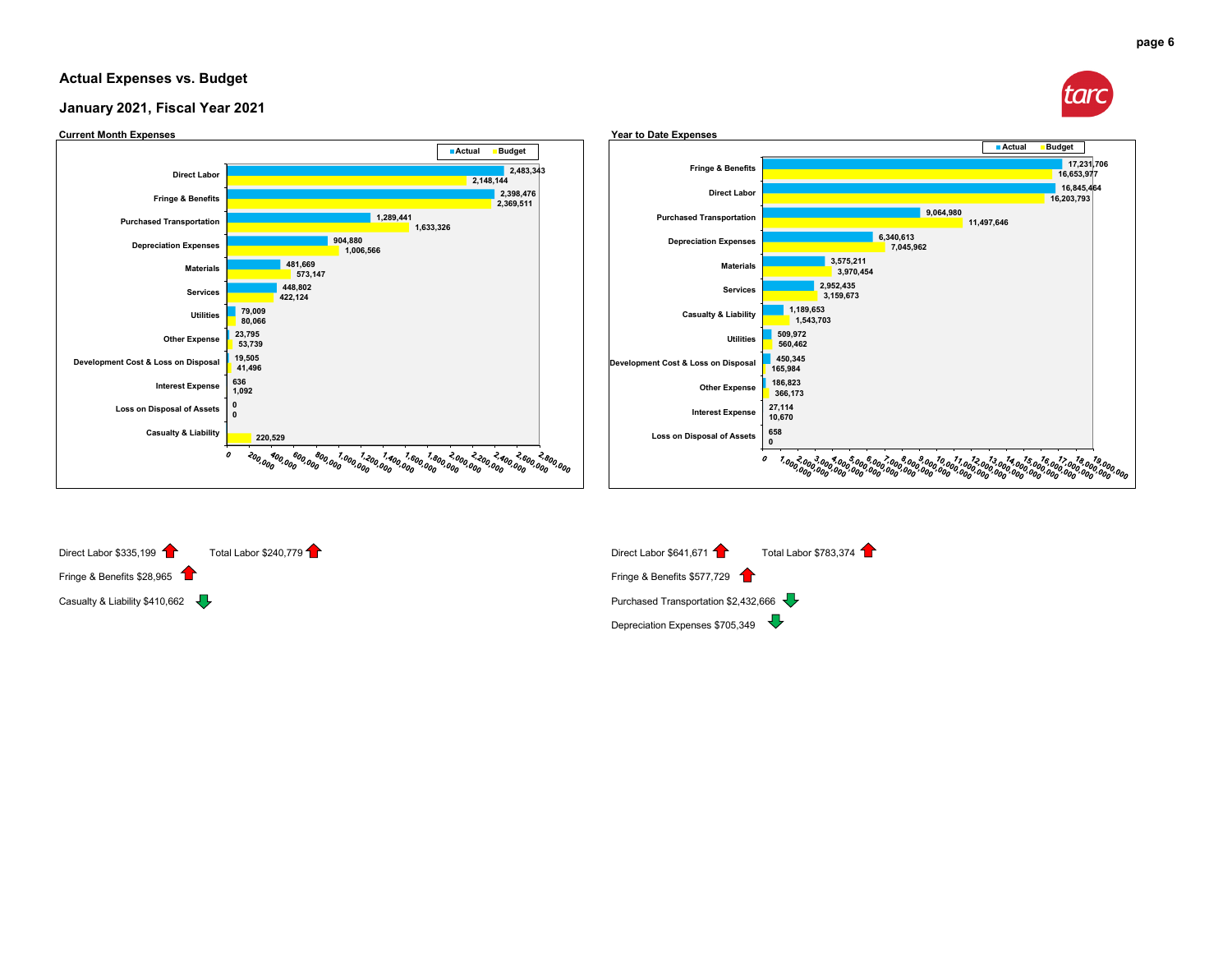#### **MassTransit Trust Fund (MTTF) Revenue Deposits**

#### **Deposit to Budget Difference FY 2021**



| <b>Actual Deposits</b> | <b>Budget Deposits</b> | <b>Difference</b> | <b>YTD Total</b> | <b>Current Month</b> | <b>YTD</b> |
|------------------------|------------------------|-------------------|------------------|----------------------|------------|
| \$6,263,320            | \$4.161.638            | \$2.101.682       | \$2.101.682      | 50.50%               |            |
| \$4.049.642            | \$3.709.802            | \$339,840         | \$2,441,522      | 9.16%                | 31.02%     |
| \$4.744.809            | \$5,573,185            | (\$828,376)       | \$1.613.146      | $-14.86%$            | 12.00%     |
| \$3,821,270            | \$3,462,858            | \$358.412         | \$1,971,558      | 10.35%               | 11.66%     |
| \$4.823.684            | \$3.747.553            | \$1.076.131       | \$3.047.689      | 28.72%               | 14.76%     |
| \$5,504,381            | \$5,506,077            | (\$1,696)         | \$3,045,993      | $-0.03%$             | 11.64%     |
| \$5.505.049            | \$4,814,614            | \$690,435         | \$3,736,428      | 14.34%               | 12.06%     |
|                        | \$4,496,397            | (S4.496.397)      | (\$759,969)      | $-100.00\%$          | $-2.14%$   |
|                        | \$4,533,247            | (\$4,533,247)     | (\$5,293,216)    | $-100.00\%$          | $-13.23%$  |
|                        | \$6.187.014            | (\$6,187,014)     | (\$11,480,230)   | $-100.00\%$          | $-24.85%$  |
|                        | \$3,706,568            | (\$3,706,568)     | (\$15, 186, 798) | $-100.00\%$          | $-30.44%$  |
|                        | \$3,202,202            | (\$3,202,202)     | (\$18,389,000)   | $-100.00\%$          |            |
| \$34,712,155<br>TOTAL  | \$53,101,155           |                   |                  |                      |            |
|                        | FY 21                  | FY 21             |                  |                      |            |

#### **MTTF Revenue Deposits - Actuals**

#### LOUISVILLE METRO REVENUE COMMISSION TARC LICENSE FEE TRANSACTIONS

|    | 2021      |         | 2020      |         | <b>YTD</b>   |                       | <b>YTD</b> |                                                                                 |            | Percent<br>Change           |
|----|-----------|---------|-----------|---------|--------------|-----------------------|------------|---------------------------------------------------------------------------------|------------|-----------------------------|
|    |           |         |           |         |              |                       |            |                                                                                 |            |                             |
| \$ | 5,060,721 | \$      | 4,590,314 | \$.     | 28.714.990   |                       |            | \$                                                                              | (258, 939) | $-0.89%$                    |
|    | 48        |         |           |         | 944          |                       | 152        |                                                                                 | 792        |                             |
|    | 441.502   |         | 374.789   |         | 6.123.069    |                       | 2.924.936  |                                                                                 | 3.198.133  | 109.34%                     |
|    | 77.222    |         | 55,821    |         | 343,369      |                       | 452,196    |                                                                                 | (108.827)  | $-24.07%$                   |
| s  | 5,579,493 | \$      | 5,020,924 |         | 35, 182, 372 |                       |            | s                                                                               | 2,831,159  | 8.75%                       |
| \$ | 879       | \$      | 10.378    | \$      | 4,744        | \$                    | 54.816     | \$                                                                              | (50,072)   | $-91.35%$                   |
| s  | 5,580,372 | s       | 5.031.302 |         | 35,187,116   |                       |            | s                                                                               | 2,781,087  | 8.58%                       |
|    |           |         |           |         |              |                       |            |                                                                                 |            |                             |
| \$ | 75,323    | \$      | 67.782    | \$      | 474.961      | \$                    | 430.136    | \$                                                                              | 44,825     | 10.42%                      |
| S  | 75,323    | \$      | 67.782    | \$      | 474,961      | \$                    | 430,136    | \$                                                                              | 44,825     | 10.42%                      |
| s. | 5,505,049 | s       | 4,963,520 | s       | 34,712,155   |                       |            | s                                                                               | 2,736,262  | 8.56%                       |
|    |           |         |           |         | 29.207.106   |                       | 27.012.373 |                                                                                 | 2.194.733  | 8.12%                       |
|    |           |         |           | s       | 5,505,049    | \$                    | 4,963,520  | \$                                                                              | 541,529    | 10.91%                      |
|    |           | January |           | January | \$.          | <b>FYE 2021</b><br>s. |            | <b>FYE 2020</b><br>\$28,973,929<br>\$32,351,213<br>\$32,406,029<br>\$31,975,893 |            | <b>Difference</b><br>Amount |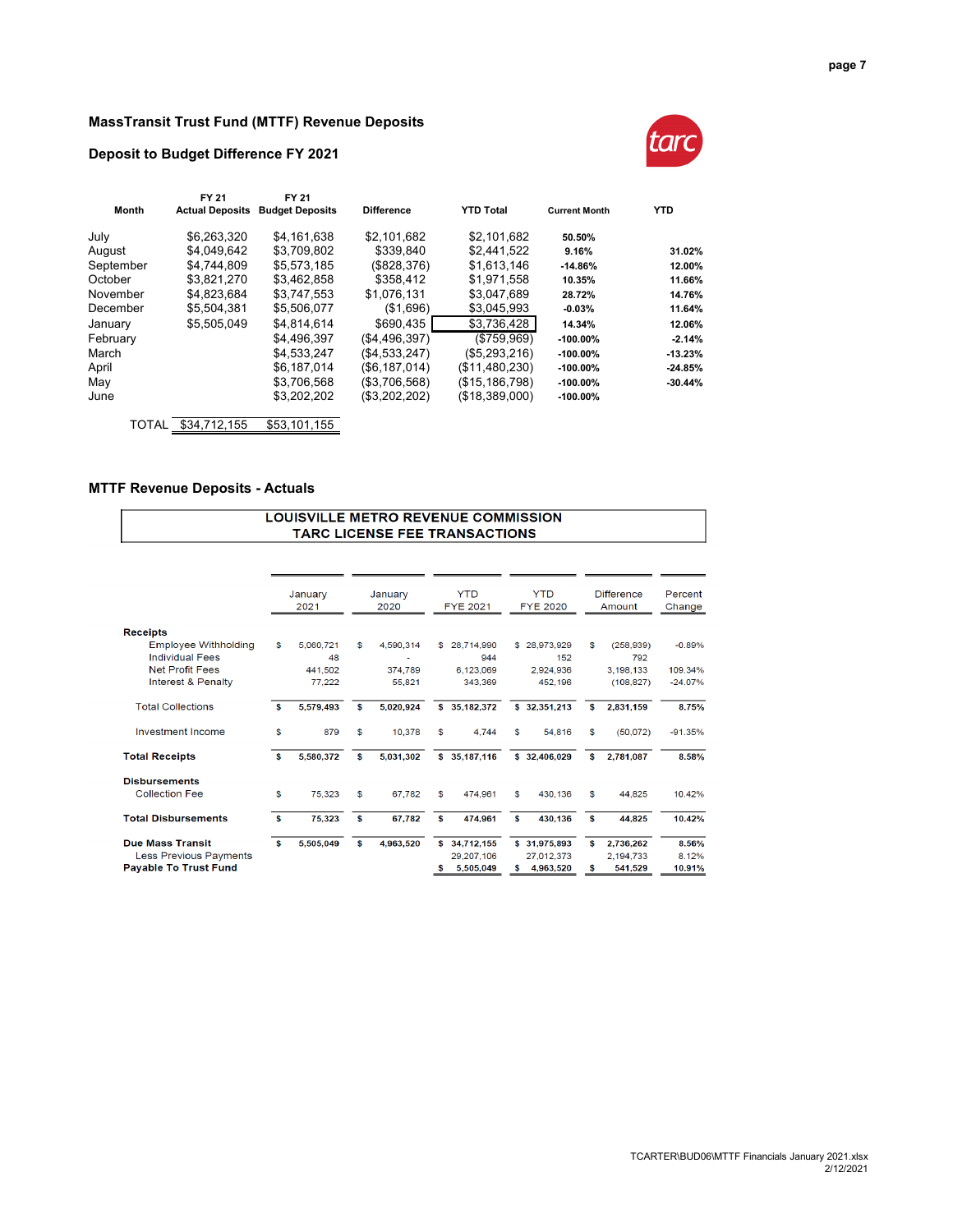## **Year to Date Summary**

## **January 2021, Fiscal Year 2021**



| Total Revenues are Over/ <b>Under</b> by (pg. 2, line 18) | Good        | In the Red<br>\$2,286,409 |             |
|-----------------------------------------------------------|-------------|---------------------------|-------------|
| Total Expenses are Over/Under by (pg. 2, line 41)         | \$2,383,193 |                           |             |
| MTTF Revenue Deposits are <b>Over/Under by (pg. 7)</b>    | \$3,736,428 |                           |             |
| January has a favorable balance before Capital of         | \$6,119,621 | \$2,286,409               | \$3,833,212 |

## **Revenues over Expenses**

| Revenues<br><b>FTA Funds</b><br>State Funds<br><b>KYTC</b> |                                    | \$32,491,112<br>\$1,950,008<br>\$546,429 |
|------------------------------------------------------------|------------------------------------|------------------------------------------|
|                                                            | <b>Total Revenues</b>              | \$34,987,549                             |
|                                                            |                                    |                                          |
| <b>Total Operating Expenses</b>                            |                                    | \$51,583,359                             |
| <b>Local Capital Expenses</b>                              |                                    | \$169.934                                |
|                                                            | <b>Total Expenses</b>              | \$51,753,293                             |
|                                                            |                                    |                                          |
|                                                            | Net Gain/(Loss) before CARES Funds | (\$16,765,744)                           |
| CARES Funds applied for FY 2021                            |                                    | \$16,862,528                             |
|                                                            | Net Gain/(Loss) before Capital     | \$96,784                                 |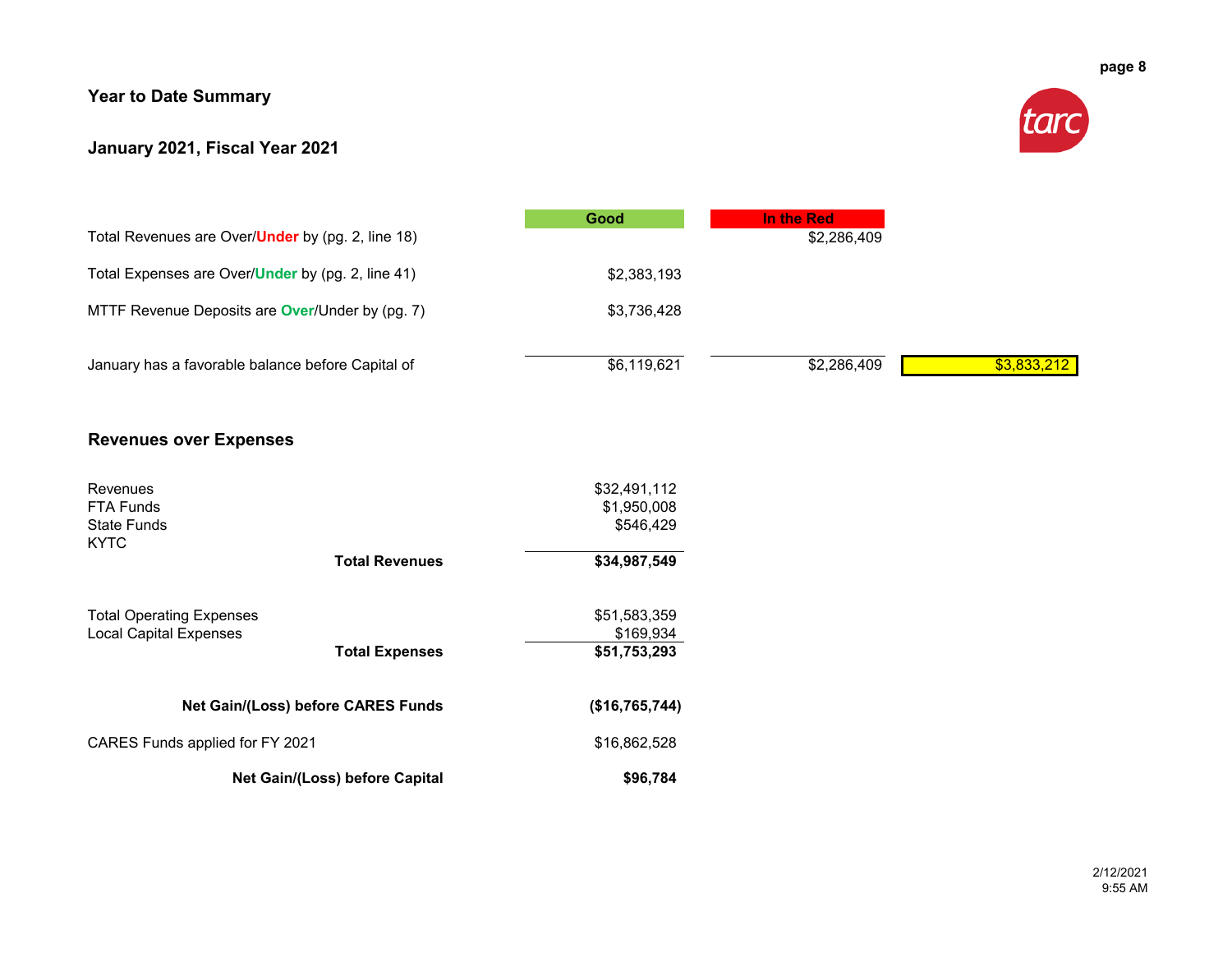

# **MEMORANDUM**

**To:** Mary Morrow, Chair of TARC Board of Directors **From:** Carrie Butler, Executive Director Date: February 23, 2021 **Re:** Resolution 2021 – 03 Ellipse Hosting and Support Agreement

On July 24, 2017 the Board approved Resolution 2017-30 allowing TARC to enter into a contract with the company, AddOns <https://addonsinc.com/transportation> to provide hosting, application services, consulting for ongoing training and process optimization as well as release management. The resolution and associated Statements of work were authorized for an Initial Term of three (3) years; with an automatic annual renewal for two (2) additional years with a not to exceed (NTE) amount of \$678,600.

On February 5, 2019 there was a Change Request to the original Hosting agreement #201801- MS.RM.HOST-TAR that allowed for the addition of Analytics hosting to the existing Hosting and Support agreement. This change increased the contract total by \$17,880 annually, which was approved by the Executive Director at that time.

The 2017 Resolution included the NTE amount for \$678,000, which was for the initial three year term. In order to maintain services for Ellipse, TARC's enterprise resource management program, staff recommends entering into the first of two option years available under the contract, which is for \$256,862 for the calendar year January 1, 2021 to December 31, 2021. Additional time and materials are costed at \$190 per hour, and will be brought to the Board for approval as a change order.

The following resolution gives direction to exercise the first of the two option years at a cost of \$256,862 for the calendar year January 1, 2021 to December 31, 2021.

Please contact me at 561-5100 with any questions. Thank you.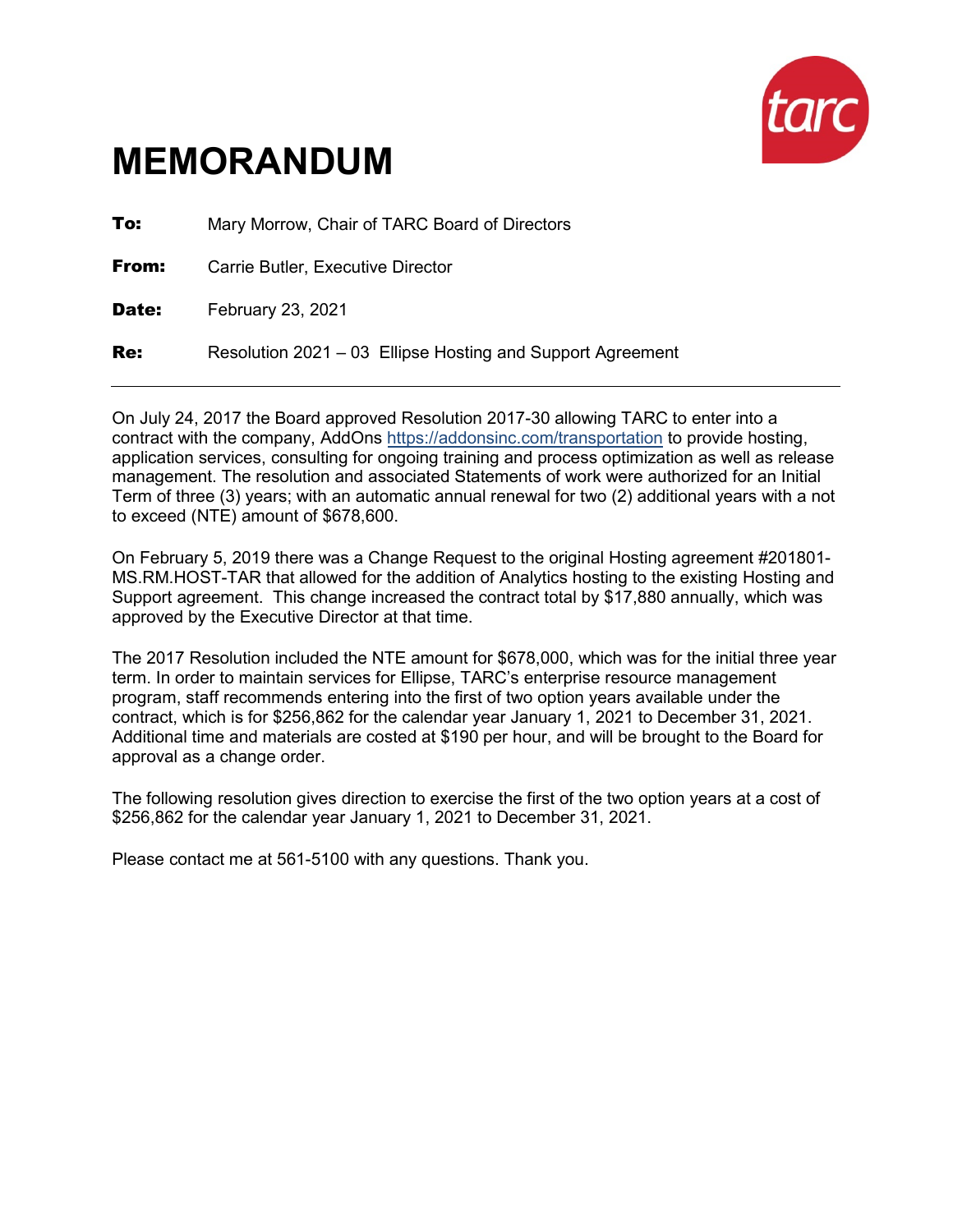

# **RESOLUTION 2021-03 Ellipse Hosting and Support Agreement**

A resolution authorizing the Executive Director to renew the Annual Support Agreement with AddOns for Ellipse Hosting and Support Services.

**WHEREAS,** TARC issued RFP P-2708, a Request for Proposal for Ellipse Hosting and Support; and

**WHEREAS**, TARC considered this procurement a "Sole Source" due to the experience, expertise, and the relationship between AddOns and ABB Ability Ellipse, and the fact that no other vendor provides Ellipse Cloud Hosting in North America; and

**WHEREAS**, the original agreement with AddOns was for 3 years and unless provided written notice 90 days before would automatically renew annually for 2 years; and

**WHEREAS**, the price for 2021 includes all the expected Hosting and service fees, along with the hosting of the analytics server; and

**WHEREAS**, the total price for 2021 is \$256,862; and

**NOW, THEREFORE, BE IT RESOLVED** by the Board of Directors of the Transit Authority of River City that:

The Executive Director is hereby authorized to execute STATEMENT OF WORK #20210101- TAR, amounting to \$256,862 for calendar year 2021.

**Adopted this 23rd day of February 2021**

**\_\_\_\_\_\_\_\_\_\_\_\_\_\_\_\_\_\_\_\_\_\_\_\_\_\_\_\_\_\_\_ Mary Morrow, Chair of the Board of Directors**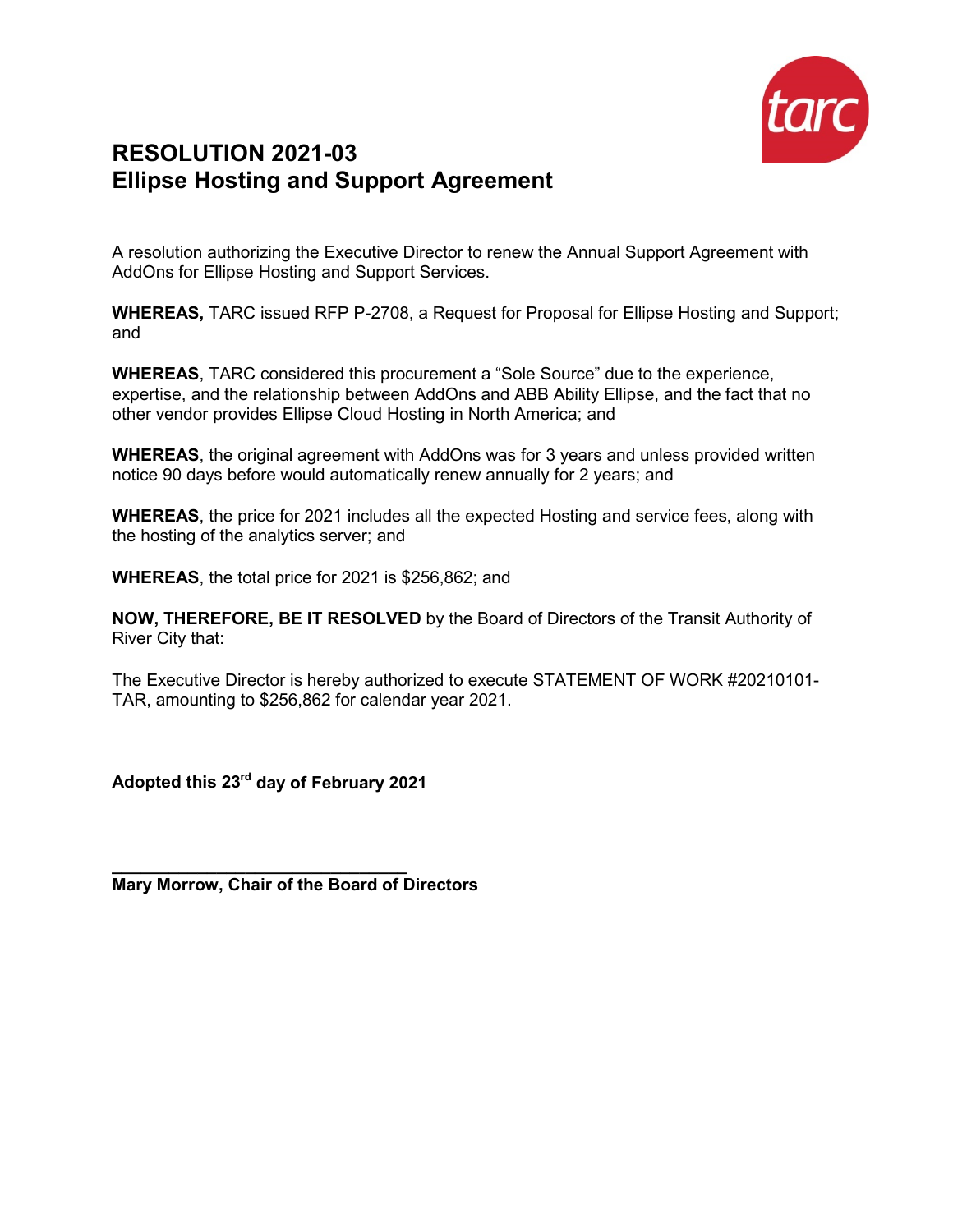

# **MEMORANDUM**

**To:** Mary Morrow, Chair of TARC Board of Directors

**From:** Carrie Butler, Executive Director

Date: February 23, 2021

**Re:** Resolution 2021-04 Purchase of ULTRA LOW SULFUR DIESEL #2 (ULSD) FUEL from BID 20211044

On February 3, 2021, the Purchasing Department issued IFB (Invitation for Bid) 20211044, a solicitation to establish a Firm-Fixed Price contract for supply and delivery of ULSD Fuel. The proposed contract period will be for a period of up to Twenty-Four (24) months, beginning August 1, 2021.

A total of four (4) responses to bids were received and three (3) as being responsive and within the competitive range.

- Colonial Oil Industries, Inc.
- Heritage Petroleum, LLC
- James River Petroleum

Responses to bids were evaluated and scored according to the bid criteria prescribed in the solicitation document. After further review and evaluation, a unanimous decision was made to recommend intent to award to one (1) bidder. Based on the volatility of this commodity, the most advantageous offer to TARC was the response submitted by Colonial Oil Industries, Inc. because such response offered the greatest value and competitively lowest price. As a result, TARC would like to offer Colonial Oil Industries, Inc. the contract (20211044) award at a Not to Exceed (NTE) amount of \$7,512,000, which allows, if needed, for a 5% increase annually in fuel usage by TARC over a 24 month period. The base amount of this Contract is for \$7,154,800.00, which is the estimated annual fuel usage by TARC of 2,000,000 gallons multiplied by Contractor's bid excluding taxes of \$1.7887 per gallon for twenty four months or two (2) years.

In order to minimize any possible service interruptions and ineffectiveness in operations, the initial fuel purchase order requisition will precede week of July 31, 2021 with a delivery date of August 1, 2021. The Operations recommends the Board to authorize the Executive Director to execute a contract with Colonial Oil Industries, Inc. for the purchase of ULSD Fuel for up to twenty-four months beginning August 1, 2021.

The attached resolution requests authorization for the Executive Director or designee to enter into a contract for the purchase of ULSD at a firm, fixed price for a period of up to twenty-four (24) months, commencing on August 1, 2021.

Please call me at 561-5100 if you have any questions. Thank you.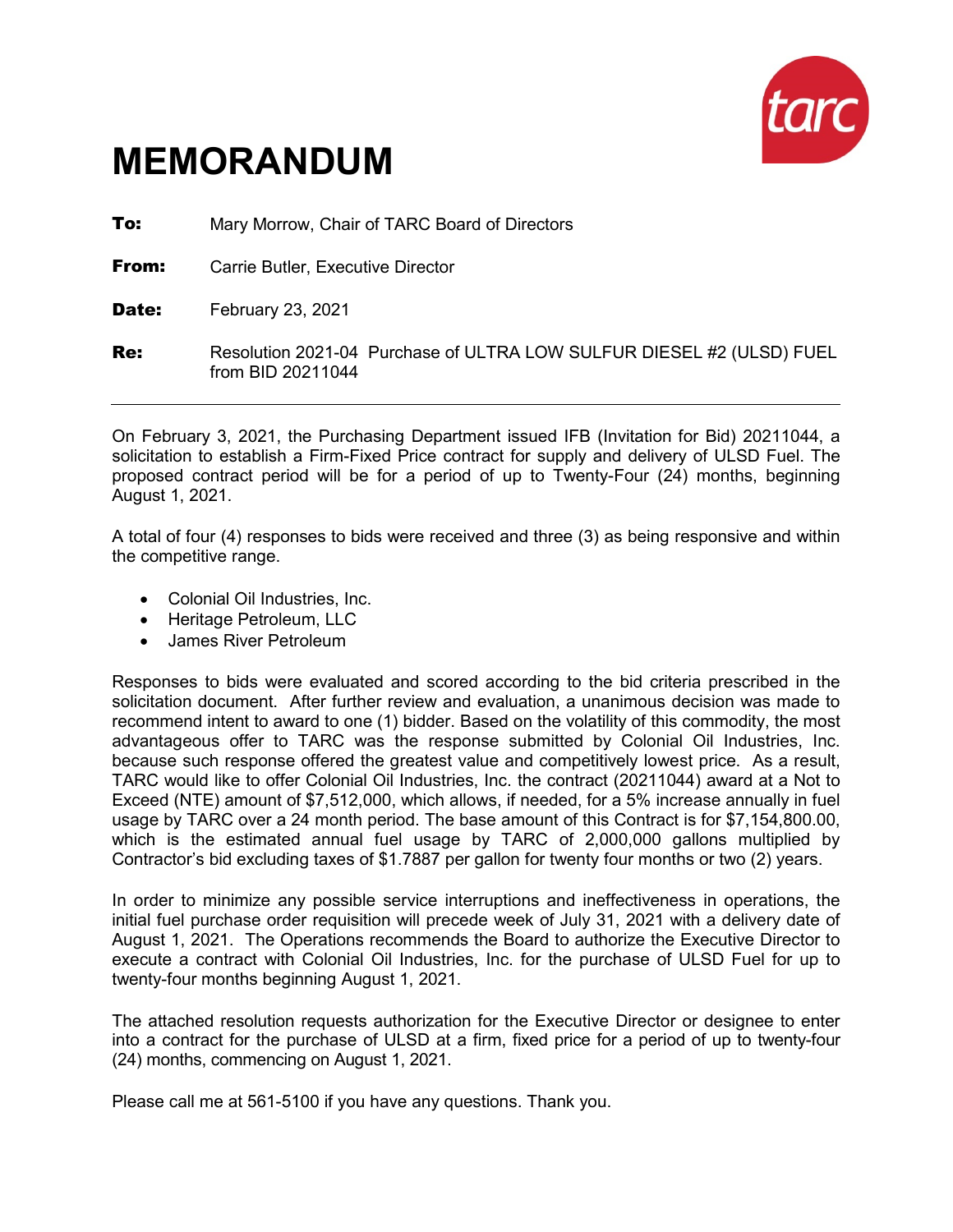

# **RESOLUTION 2021-04 Purchase of Ultra Low Sulfur Diesel #2 Fuel**

A Resolution authorizing the Executive Director/CEO of the Transit Authority of River City (TARC) to enter into a contract with the lowest responsive, responsible bidder for the purchase of Ultra Low Sulfur Diesel #2 (ULSD) Fuel.

**WHEREAS,** TARC's commitment to helping improve Louisville's air quality makes the use of ULSD important; and

**WHEREAS,** TARC has agreed, for the benefit of the local community, to serve as the issuing party for procurement of fuel for the Louisville Water Company (LWC); and

**WHEREAS,** TARC has awarded a contract to Colonial Oil Industries, Inc., which was the lowest responsive, responsible bidder and TARC's contract will be considered independent of LWC; and

**NOW, THEREFORE, BE IT RESOLVED,** by the Board of Directors of TARC that:

The Executive Director is hereby authorized to enter into a contract with Colonial Oil Industries, Inc. as the lowest responsive, responsible bidder for the purchase of ULSD at TARC's convenience for a period of up to twenty four months (24) months, commencing on August 1, 2021, in an amount not to exceed a Not to Exceed (NTE) amount of \$7,512,000, which allows, if needed, for a 5% increase annually in fuel usage by TARC over the 24 month period. The base amount of this Contract is for \$7,154,800.00, which is the estimated annual fuel usage by TARC of 2,000,000 gallons multiplied by Contractor's bid excluding taxes of \$1.7887 per gallon for twenty four months or two (2) years.

## **ADOPTED THIS 23rd DAY OF FEBRUARY 2021**

**Mary Morrow, Chair of the Board of Directors**

\_\_\_\_\_\_\_\_\_\_\_\_\_\_\_\_\_\_\_\_\_\_\_\_\_\_\_\_\_\_\_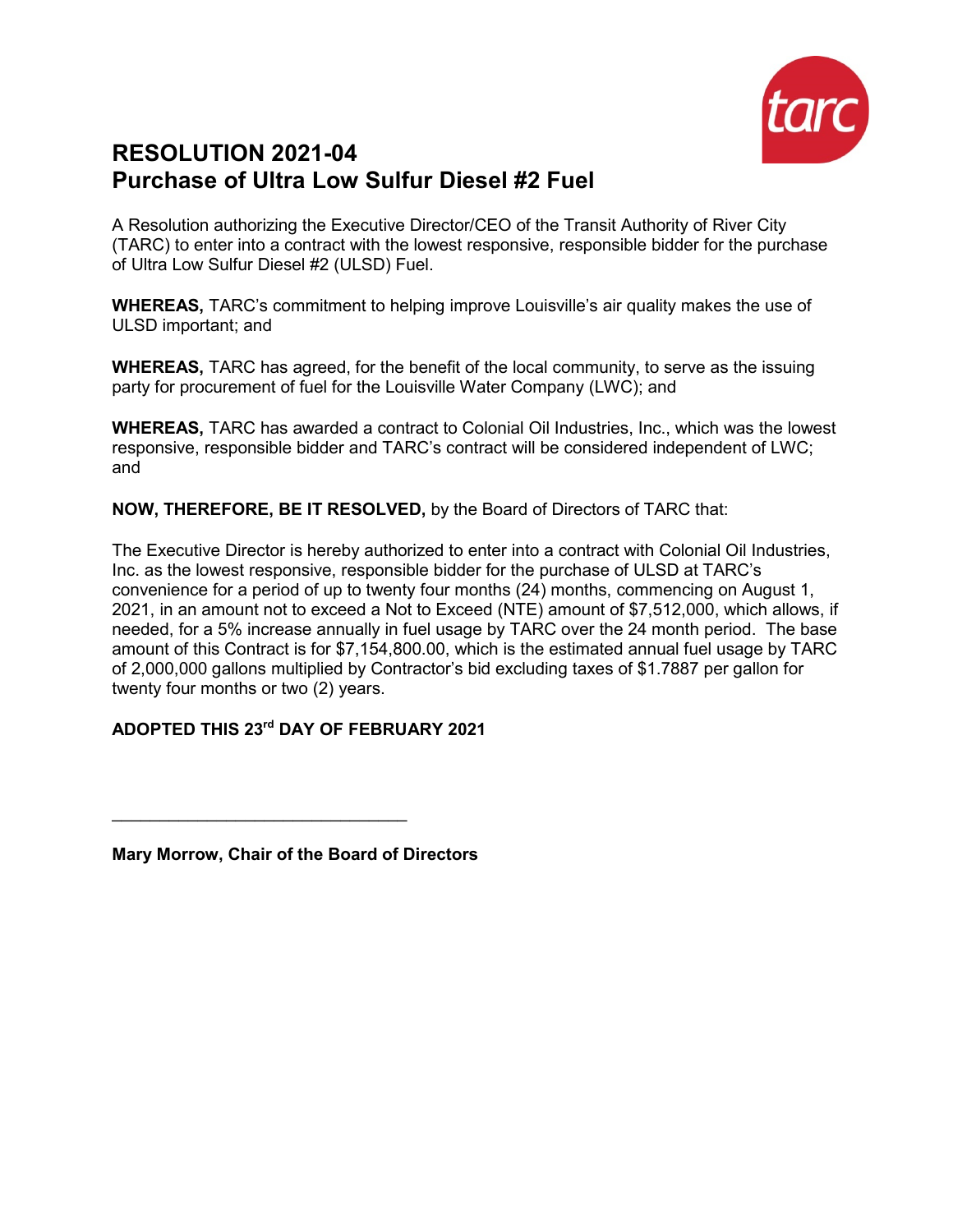

# **MEMORANDUM**

**To:** Mary Morrow, Chair of TARC Board of Directors **From:** Carrie Butler, Executive Director Date: February 23, 2021 Re: Resolution 2021-05 IFB 20201038 Hybrid Bus Batteries

TARC currently operates 32 hybrid-electric Gillig buses with model years ranging from 2004 to 2016. The batteries required by those buses are referred to as Electronic Storage Systems (ESS) and their expected life is up to 10 years. On December 9, 2020, TARC issued Invitation for Bid (IFB) 20201038 Hybrid Bus Batteries via the Bonfire procurement portal.

A single bid was received from Clarke Power Services, Inc. on the bid opening date, January 14, 2021. The pricing in that single bid is proportionate with the expiring two-year contract for hybrid bus batteries (P-2761) and is due to the specialized nature of the product and the installation required. The Purchasing Department has completed a single bid justification and has determined that the bid is responsive and responsible.

This is a bus parts contract, which usually would not come before the Board. However, these parts are non-stocked, major components which will be purchased with capital funds and will require executive approval when requisitioned. Additionally, the contract period is being increased from two (2) years to five (5) years, during which the total contract cost projects to exceed the \$100,000 threshold requiring Board approval. The bid pricing is attached for your review.

At this time, I am requesting authority to enter into a five (5) year contract with Clarke Power Services, Inc. based upon the attached bid pricing for IFB 20201038 Hybrid Bus Batteries for a not-to-exceed amount of \$800,000.

Please call me at 561-5100 if you have any questions. Thank you.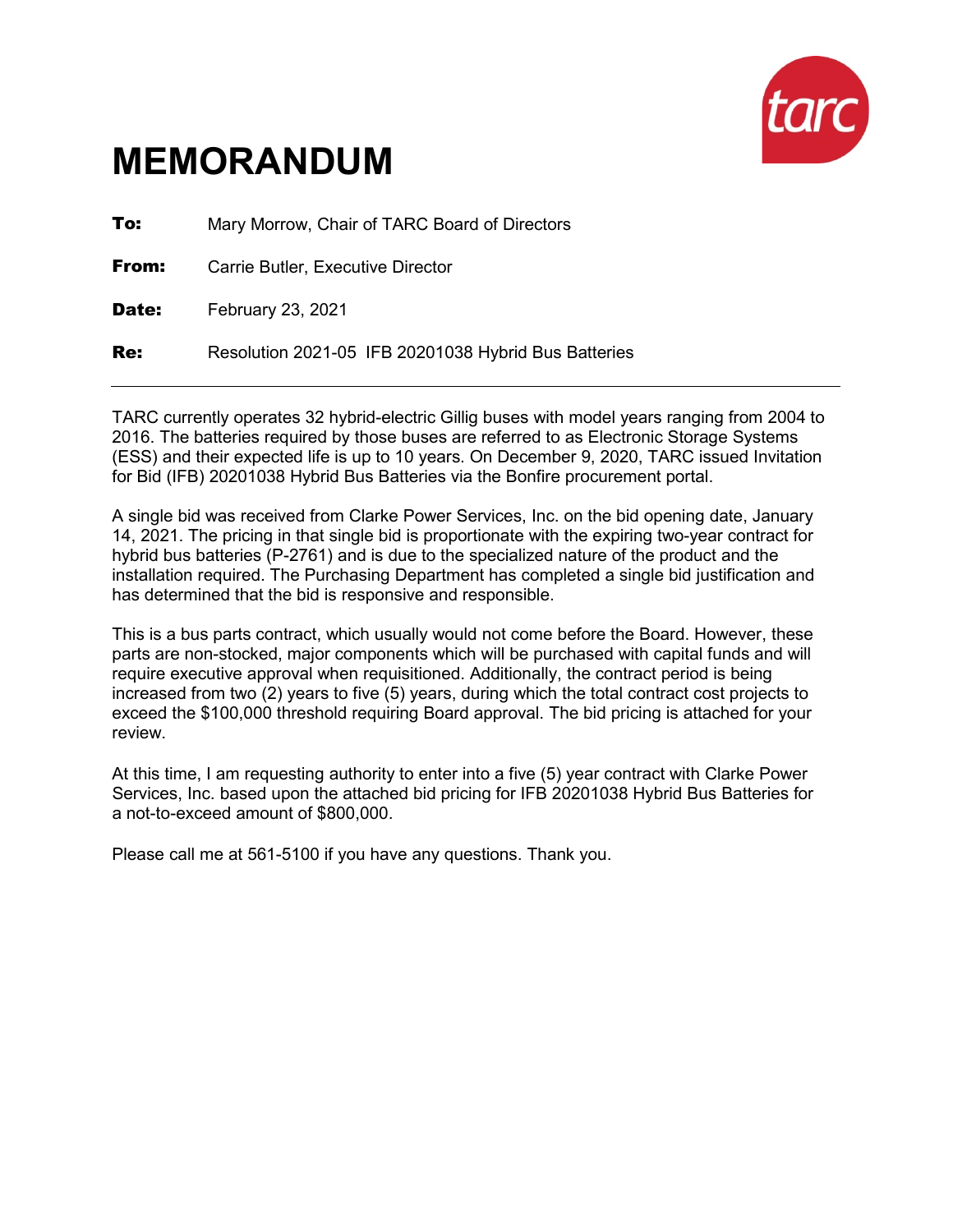

## **RESOLUTION 2021-05 IFB 20201038 Hybrid Bus Batteries**

A Resolution authorizing the Executive Director to enter into a five (5) year contract with Clarke Power Services, Inc. based upon the attached bid pricing for IFB 20201038 Hybrid Bus Batteries:

**WHEREAS,** TARC issued IFB 20201038 for the procurement of hybrid bus battery components for its hybrid-electric Gillig buses; and

**WHEREAS**, TARC received one responsive, responsible bid from Clarke Power Services, Inc. and has determined the bid pricing to be fair and reasonable;

**NOW, THEREFORE, BE IT RESOLVED** by the Board of Directors of the Transit Authority of River City that:

The Executive Director is hereby authorized to enter into a five (5) year contract with Clarke Power Services, Inc. based upon the attached bid pricing for IFB 20201038 Hybrid Bus Batteries for a not-to-exceed amount of \$800,000.

**ADOPTED THIS 23rd DAY OF FEBRUARY 2021** 

**Mary Morrow, Chair of the Board of Directors**

\_\_\_\_\_\_\_\_\_\_\_\_\_\_\_\_\_\_\_\_\_\_\_\_\_\_\_\_\_\_\_